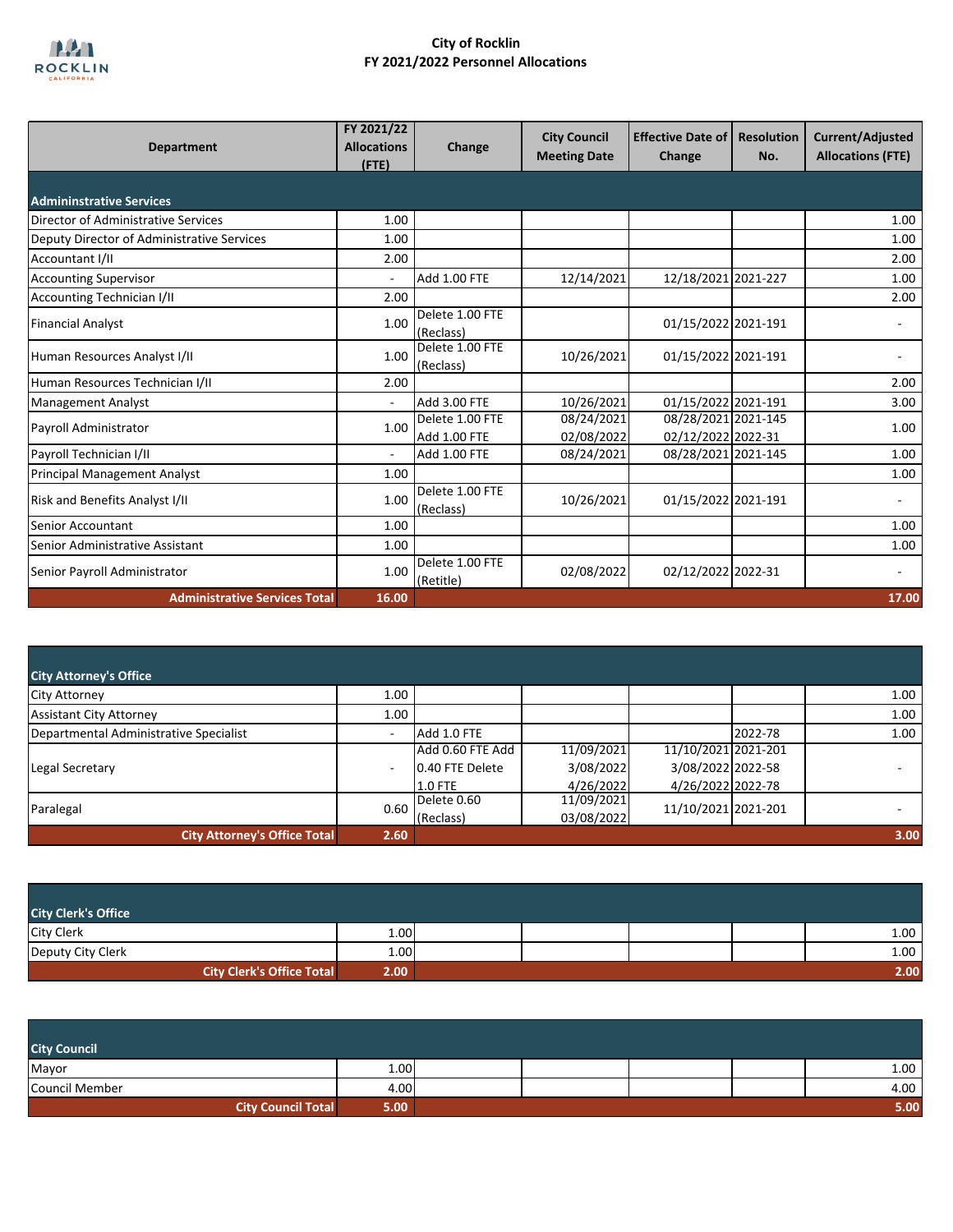

| <b>Department</b>                        | FY 2021/22<br><b>Allocations</b><br>$($ FTE) | Change | <b>City Council</b><br><b>Meeting Date</b> | <b>Effective Date of</b><br>Change | <b>Resolution</b><br>No. | Current/Adjusted<br><b>Allocations (FTE)</b> |
|------------------------------------------|----------------------------------------------|--------|--------------------------------------------|------------------------------------|--------------------------|----------------------------------------------|
| <b>City Manager's Office</b>             |                                              |        |                                            |                                    |                          |                                              |
| <b>Administration</b>                    |                                              |        |                                            |                                    |                          |                                              |
| <b>City Manager</b>                      | 1.00                                         |        |                                            |                                    |                          | 1.00                                         |
| <b>Assistant City Manager</b>            | 1.00                                         |        |                                            |                                    |                          | 1.00                                         |
| <b>Associate Management Analyst</b>      | 1.00                                         |        |                                            |                                    |                          | 1.00                                         |
| <b>Management Analyst</b>                | 1.00                                         |        |                                            |                                    |                          | 1.00                                         |
| Part-Time Website Technician             | 1.00                                         |        |                                            |                                    |                          | 1.00                                         |
| <b>Division Total</b>                    | 5.00                                         |        |                                            |                                    |                          | 5.00                                         |
| <b>Information Technology</b>            |                                              |        |                                            |                                    |                          |                                              |
| <b>Information Technology Manager</b>    | 1.00                                         |        |                                            |                                    |                          | 1.00                                         |
| GIS Analyst I/II                         | 2.00                                         |        |                                            |                                    |                          | 2.00                                         |
| <b>Information Technology Analyst</b>    | 2.00                                         |        |                                            |                                    |                          | 2.00                                         |
| Information Technology Specialist        | 1.00                                         |        |                                            |                                    |                          | 1.00                                         |
| Senior Information Technology Analyst    | 1.00                                         |        |                                            |                                    |                          | 1.00                                         |
| Senior Information Technology Specialist | 1.00                                         |        |                                            |                                    |                          | 1.00                                         |
| <b>Division Total</b>                    | 8.00                                         |        |                                            |                                    |                          | 8.00                                         |
| <b>City Manager's Office Total</b>       | 13.00                                        |        |                                            |                                    |                          | 13.00                                        |

| <b>Community Development</b>                  |                          |                              |            |                     |       |
|-----------------------------------------------|--------------------------|------------------------------|------------|---------------------|-------|
| Director of Community Development             | 1.00                     |                              |            |                     | 1.00  |
| Director of Long Range Planning and Housing   | 1.00                     |                              |            |                     | 1.00  |
| <b>Assistant Planner</b>                      | 1.00                     |                              |            |                     | 1.00  |
| Associate Civil Engineer                      | 1.00                     |                              |            |                     | 1.00  |
| <b>Building Division Supervisor</b>           | 1.00                     |                              |            |                     | 1.00  |
| Building Inspector I/II                       | 2.00                     |                              |            |                     | 2.00  |
| <b>Chief Building Official</b>                | 1.00                     |                              |            |                     | 1.00  |
| Code Enforcement Officer                      | 1.00                     |                              |            |                     | 1.00  |
| Code Enforcement Program Manager              | $\overline{a}$           | <b>Add 1.00 FTE</b>          | 06/14/2022 | 06/18/2022 2022-110 | 1.00  |
| Code Enforcement Technician                   | 1.00                     |                              |            |                     | 1.00  |
| Departmental Administrative Specialist        | 1.00                     | Delete 1.00 FTE<br>(Reclass) | 10/12/2021 | 10/23/2021 2021-178 |       |
| <b>Housing Specialist</b>                     | 1.00                     |                              |            |                     | 1.00  |
| Manager of Planning Services                  | 1.00                     |                              |            |                     | 1.00  |
| Office Assistant I/II                         | 2.00                     |                              |            |                     | 2.00  |
| Permit Center Coordinator                     | 1.00                     |                              |            |                     | 1.00  |
| Planning/Building Technician I/II             | 4.00                     |                              |            |                     | 4.00  |
| Senior Code Enforcement Officer               | 1.00                     | Delete 1.00 FTE<br>(Reclass) | 06/14/2022 | 06/18/2022 2022-110 |       |
| Senior Departmental Administrative Specialist | $\overline{\phantom{a}}$ | <b>Add 1.00 FTE</b>          | 10/12/2021 | 10/23/2021 2021-178 | 1.00  |
| Senior Planner                                | 2.00                     |                              |            |                     | 2.00  |
| Senior Office Assistant                       | 1.00                     |                              |            |                     | 1.00  |
| <b>Community Development Total</b>            | 24.00                    |                              |            |                     | 24.00 |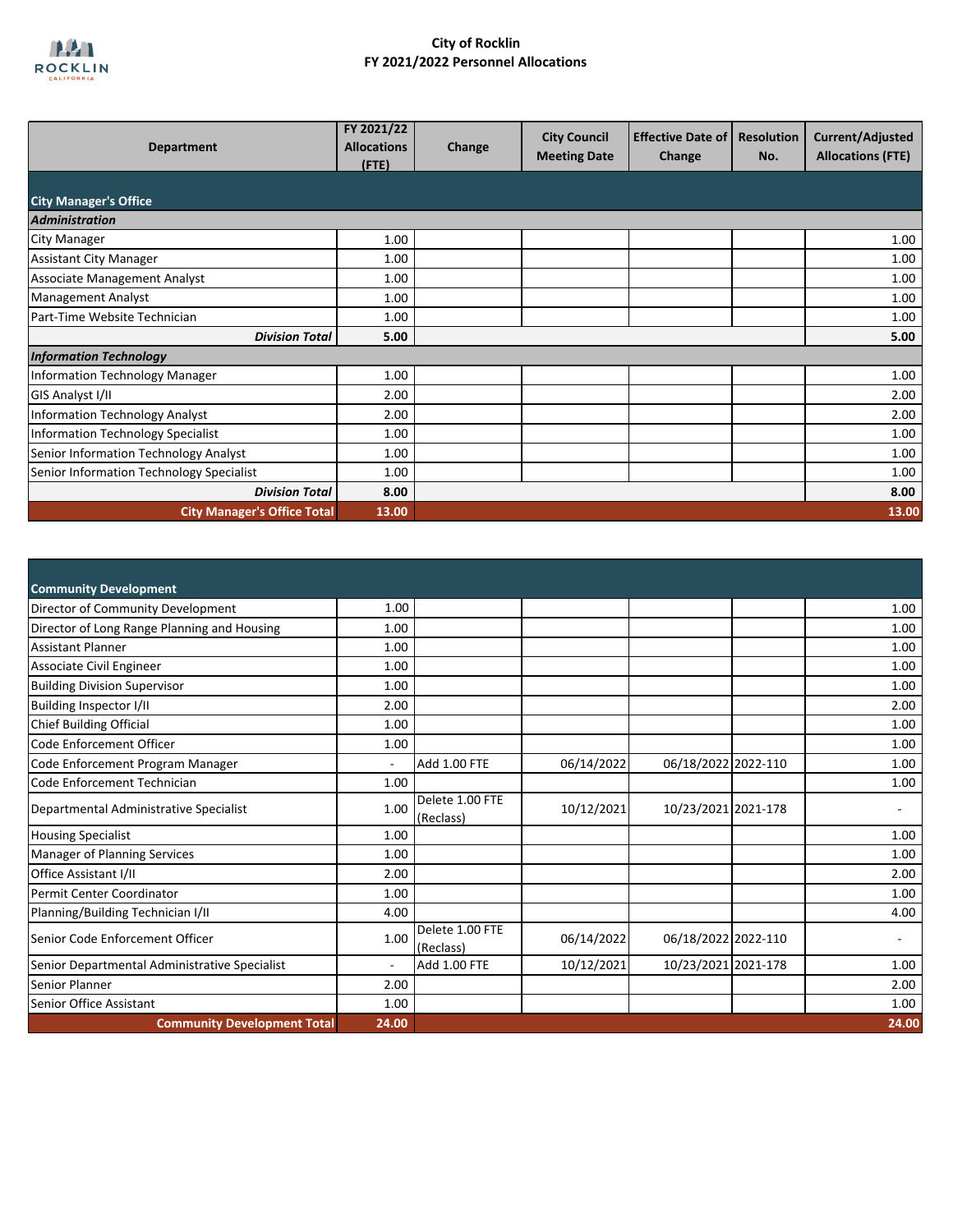

| <b>Department</b>                      | FY 2021/22<br><b>Allocations</b><br>(FTE) | Change                       | <b>City Council</b><br><b>Meeting Date</b> | <b>Effective Date of</b><br>Change | <b>Resolution</b><br>No. | Current/Adjusted<br><b>Allocations (FTE)</b> |
|----------------------------------------|-------------------------------------------|------------------------------|--------------------------------------------|------------------------------------|--------------------------|----------------------------------------------|
| <b>Fire</b>                            |                                           |                              |                                            |                                    |                          |                                              |
| <b>Fire Chief</b>                      | 1.00                                      |                              |                                            |                                    |                          | 1.00                                         |
| <b>Administrative Analyst</b>          |                                           | 0.50 Add 0.50 FTE            | 03/08/2022                                 | 03/08/2022 2022-58                 |                          | 0.50                                         |
| Deputy Fire Chief                      | 1.00                                      | <b>Add 1.00 FTE</b>          | 10/26/2021                                 | 11/06/2021 2021-190                |                          | 2.00                                         |
| <b>Battalion Chief</b>                 | 3.00                                      |                              |                                            |                                    |                          | 3.00                                         |
| Departmental Administrative Specialist | 1.00                                      | Delete 1.00 FTE<br>(Reclass) | 10/12/2021                                 | 10/23/2021 2021-178                |                          |                                              |
| <b>Executive Assistant</b>             | ٠                                         | <b>Add 1.00 FTE</b>          | 10/12/2021                                 | 10/23/2021 2021-178                |                          | 1.00                                         |
| <b>Fire Captain</b>                    | 9.00                                      |                              |                                            |                                    |                          | 9.00                                         |
| <b>Fire Engineer</b>                   | 9.00                                      |                              |                                            |                                    |                          | 9.00                                         |
| Fire Inspector I/II                    | 1.00                                      |                              |                                            |                                    |                          | 1.00                                         |
| <b>Fire Marshal</b>                    | 1.00                                      | Delete 1.00 FTE              | 10/26/2021                                 | 11/06/2021 2021-190                |                          |                                              |
| Fire Prevention Plans Examiner         | 1.00                                      |                              |                                            |                                    |                          | 1.00                                         |
| Firefighter                            | 14.00                                     |                              |                                            |                                    |                          | 14.00                                        |
| Senior Office Assistant                | 1.00                                      |                              |                                            |                                    |                          | 1.00                                         |
| <b>Fire Total</b>                      | 42.50                                     |                              |                                            |                                    |                          | 42.50                                        |

| <b>Parks and Recreation</b>                     |                          |                                   |            |                     |       |
|-------------------------------------------------|--------------------------|-----------------------------------|------------|---------------------|-------|
| Director of Parks and Recreation                | 1.00                     |                                   |            |                     | 1.00  |
| Deputy Director of Parks and Recreation         | 1.00                     | Delete 1.00 FTE                   | 12/14/2002 | 12/18/2021 2021-225 |       |
| <b>Administrative Analyst</b>                   | ÷                        | Add 1.00 FTE                      | 10/26/2021 | 11/06/2021 2021-189 | 1.00  |
| Irrigation Maintenance Technician               | 2.00                     |                                   |            |                     | 2.00  |
| Landscape Inspector                             | 1.00                     |                                   |            |                     | 1.00  |
| Landscape Services Trade Worker                 | 3.00                     |                                   |            |                     | 3.00  |
| Landscape Services Worker                       | 3.00                     |                                   |            |                     | 3.00  |
| <b>Office Assistant II</b>                      |                          | Delete 1.00 FTE<br>2.00 (Reclass) | 12/14/2002 | 12/18/2021 2021-225 | 1.00  |
| Parks and Recreation Manager                    |                          | <b>Add 1.00 FTE</b>               | 10/26/2021 | 11/06/2021 2021-189 | 1.00  |
| <b>Parks Division Supervisor</b>                |                          | Delete 1.00 FTE<br>1.00 (Reclass) | 10/26/2021 | 11/06/2021 2021-189 |       |
| Part-Time Office Assistant I/II                 | 1.00                     |                                   |            |                     | 1.00  |
| Part-Time Program Assistant II                  | 3.00                     |                                   |            |                     | 3.00  |
| Part-Time Senior Program Assistant              | 1.00                     |                                   |            |                     | 1.00  |
| Part-Time Special Events Production Coordinator | 1.00                     |                                   |            |                     | 1.00  |
| <b>Recreation Business Technician</b>           | 1.00                     | Delete 1.00 FTE                   | 12/14/2002 | 12/18/2021 2021-225 |       |
| <b>Recreation Coordinator</b>                   | 1.00                     |                                   |            |                     | 1.00  |
| <b>Recreation Supervisor</b>                    | $\overline{\phantom{a}}$ | Add 1.00 FTE                      | 10/26/2021 | 11/06/2021 2021-189 | 1.00  |
| Senior Department Administrative Specialist     | 1.00                     |                                   |            |                     | 1.00  |
| Senior Office Assistant                         | $\overline{\phantom{a}}$ | <b>Add 1.00 FTE</b>               | 12/14/2002 | 12/18/2021 2021-225 | 1.00  |
| Senior Building Maintenance Worker              | 1.00                     |                                   |            |                     | 1.00  |
| <b>Parks and Recreation Total</b>               | 24.00                    |                                   |            |                     | 24.00 |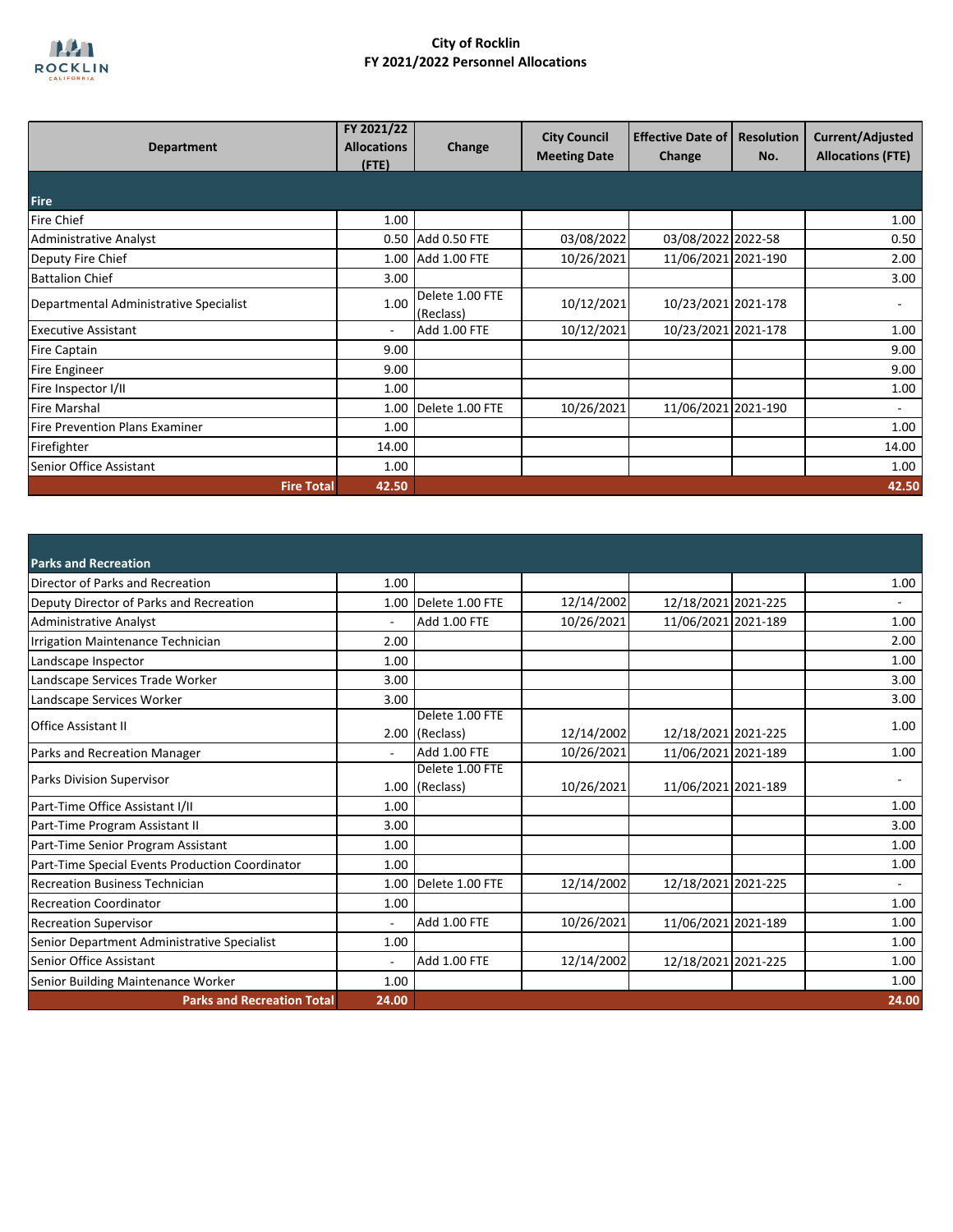

| <b>Department</b>                           | FY 2021/22<br><b>Allocations</b><br>$($ FTE $)$ | Change                            | <b>City Council</b><br><b>Meeting Date</b> | <b>Effective Date of</b><br>Change | <b>Resolution</b><br>No. | Current/Adjusted<br><b>Allocations (FTE)</b> |
|---------------------------------------------|-------------------------------------------------|-----------------------------------|--------------------------------------------|------------------------------------|--------------------------|----------------------------------------------|
| <b>Police</b>                               |                                                 |                                   |                                            |                                    |                          |                                              |
| <b>Police Chief</b>                         | 1.00                                            |                                   |                                            |                                    |                          | 1.00                                         |
| <b>Administrative Analyst</b>               |                                                 | 0.50 Add 0.50 FTE                 | 03/08/2022                                 | 03/08/2022 2022-58                 |                          | 0.50                                         |
| Animal Control Officer                      |                                                 | Delete 2.00 FTE<br>2.00 (Reclass) |                                            | 01/12/2021 Next Pay Period         | 2021-5                   |                                              |
| Community Service Officer                   |                                                 | 4.00 Add 2.00 FTE                 |                                            | 01/12/2021 Next Pay Period         | 2021-5                   | 6.00                                         |
| <b>Crime Analyst</b>                        | 1.00                                            |                                   |                                            |                                    |                          | 1.00                                         |
| <b>Evidence/Property Technician</b>         | 1.00                                            |                                   |                                            |                                    |                          | 1.00                                         |
| <b>Executive Assistant</b>                  | 1.00                                            | <b>Title Change</b>               | 10/12/2021                                 | 10/23/2021 2021-178                |                          | 1.00                                         |
| Manager of Police Records and Communication | 1.00                                            |                                   |                                            |                                    |                          | 1.00                                         |
| Part-Time Police Clerk                      | 2.00                                            |                                   |                                            |                                    |                          | 2.00                                         |
| Police Captain                              | 2.00                                            |                                   |                                            |                                    |                          | 2.00                                         |
| Police Lieutenant                           | 3.00                                            |                                   |                                            |                                    |                          | 3.00                                         |
| Police Officer (Corporal)                   | 5.00                                            |                                   |                                            |                                    |                          | 5.00                                         |
| Police Officer                              | 43.00                                           |                                   |                                            |                                    |                          | 43.00                                        |
| Police Records Clerk                        | 3.00                                            |                                   |                                            |                                    |                          | 3.00                                         |
| Police Records Supervisor                   | 1.00                                            |                                   |                                            |                                    |                          | 1.00                                         |
| <b>Police Sergeant</b>                      | 9.00                                            |                                   |                                            |                                    |                          | 9.00                                         |
| Public Safety Dispatch Supervisor           | 2.00                                            |                                   |                                            |                                    |                          | 2.00                                         |
| Public Safety Dispatcher I/II               | 10.00                                           |                                   |                                            |                                    |                          | 10.00                                        |
| <b>Police Total</b>                         | 91.50                                           |                                   |                                            |                                    |                          | 91.50                                        |

| <b>Public Services</b>                      |      |                   |            |                     |      |
|---------------------------------------------|------|-------------------|------------|---------------------|------|
| Director of Public Services                 | 1.00 |                   |            |                     | 1.00 |
| <b>Administrative Analyst</b>               | 1.00 |                   |            |                     | 1.00 |
| <b>Assistant Civil Engineer</b>             | 1.00 |                   |            |                     | 1.00 |
| Associate Civil Engineer                    | 1.00 |                   |            |                     | 1.00 |
| <b>Building Maintenance Supervisor</b>      | 1.00 |                   |            |                     | 1.00 |
| <b>Building Maintenance Worker</b>          | 1.00 |                   |            |                     | 1.00 |
| <b>Building Trades Worker</b>               | 2.00 |                   |            |                     | 2.00 |
| <b>Environmental Services Specialist</b>    | 1.00 |                   |            |                     | 1.00 |
| <b>Environmental Services Technician</b>    | 1.00 |                   |            |                     | 1.00 |
| Equipment Mechanic I/II                     | 3.00 |                   |            |                     | 3.00 |
| <b>Facilities Operations Superintendent</b> | 1.00 |                   |            |                     | 1.00 |
| <b>Fleet Services Supervisor</b>            | 1.00 |                   |            |                     | 1.00 |
| Irrigation Maintenance Technician           | 3.00 |                   |            |                     | 3.00 |
| Landscape Services Supervisor               | 1.00 |                   |            |                     | 1.00 |
| Landscape Services Trades Worker            | 1.00 |                   |            |                     | 1.00 |
| Landscape Services Worker                   | 1.00 |                   |            |                     | 1.00 |
| Office Assistant I/II                       | 1.00 |                   |            |                     | 1.00 |
| <b>Public Services Business Technician</b>  | 1.00 |                   |            |                     | 1.00 |
| <b>Public Services Manager</b>              |      | 1.00 Add 1.00 FTE | 10/26/2021 | 11/06/2021 2021-189 | 2.00 |
| Public Works Inspector I/II                 | 1.00 |                   |            |                     | 1.00 |
| Senior Building Trades Worker               | 1.00 |                   |            |                     | 1.00 |
| Senior Construction Inspector               | 1.00 |                   |            |                     | 1.00 |
| Senior Irrigation Maintenance Technician    | 1.00 |                   |            |                     | 1.00 |
| Senior Street Maintenance Worker            | 2.00 |                   |            |                     | 2.00 |